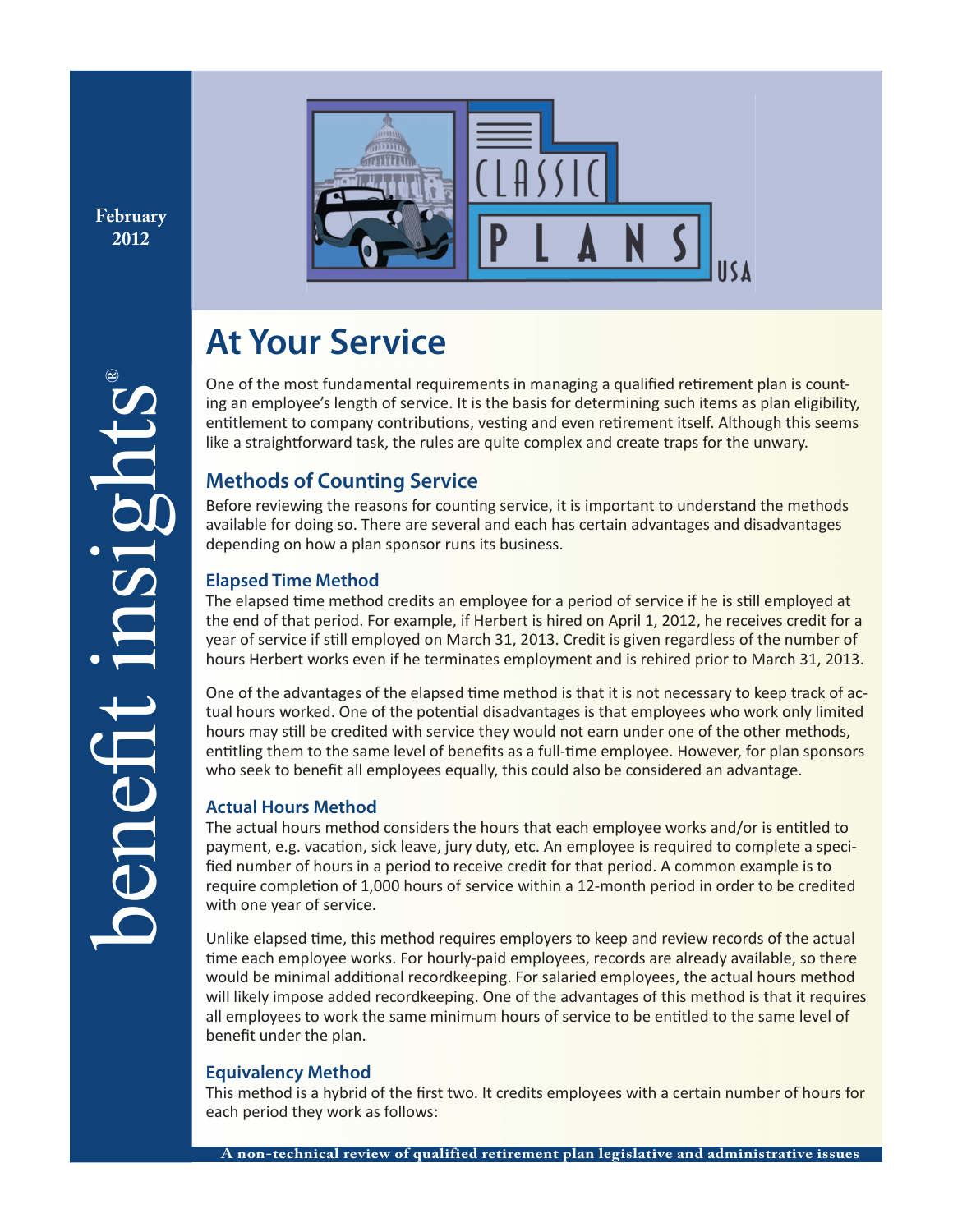- 10 hours per day
- 45 hours per week
- 95 hours per semi-monthly pay period
- 190 hours per month

For a plan that uses the monthly equivalency, an employee who performs any service in a month is treated as working 190 hours during that month. If the plan credits a year of service as described above, i.e. 1,000 hours in a 12-month period, an employee would need to perform at least one hour of service in at least six out of the 12 months (6 months  $\times$  190 hours per month = 1,140 hours) to earn a year of service.

The equivalency method has the advantage of requiring continuous service while minimizing additional recordkeeping requirements; however, similar to the elapsed time method, it can still have the effect of crediting very limited time employees with the same benefits as full-time workers.

## **Reasons for Counting Service**

Now that we have reviewed the methods, it is time to cover some of the reasons why properly counting service matters.

#### **Initial Plan Eligibility**

Many plans require employees to satisfy certain age and/or service requirements to become eligible. If there is a service requirement, the plan must specify how to determine when an employee has satisfied it. In plans that use the elapsed time method for eligibility, measuring the service requirement can be straightforward. For example, if a plan requires employees to complete six months of service to be eligible, any employee who remains employed six months after his hire date has satisfied the service requirement as of that date. Similarly, if the plan requires completion of one year of service, employees satisfy the requirement if they are still employed a year after they are hired.

There are some additional complexities for plans that require completion of a minimum number of hours as part of the service requirement. Keep in mind that the hours component may be reviewed based on either actual hours worked or an equivalency.

Consider a plan with a requirement of one year of service, defined as completion of 1,000 hours in a 12-month period. With a few very limited exceptions, this is the maximum service requirement a plan can impose. One of the first items to identify is the 12-month period used to measure the hours worked. This is called the eligibility computation period. In this scenario, an employee's first eligibility computation period always runs from initial date of hire to the first anniversary date. However, the plan must specify whether the second and all subsequent eligibility computation periods shift to the plan year or continue to follow employment anniversary dates. Let us return to our friend Herbert.

|                                 | Shift to Plan Year  | <b>Anniversary Year</b> |
|---------------------------------|---------------------|-------------------------|
| Date of Hire:                   | 4/1/12              | 4/1/12                  |
| 1st ECP*:                       | $4/1/12 - 3/31/13$  | $4/1/12 - 3/31/13$      |
| 2nd ECP*:                       | $1/1/13 - 12/31/13$ | $4/1/13 - 3/31/14$      |
| 3rd ECP*:                       | $1/1/14 - 12/31/14$ | $4/1/14 - 3/31/15$      |
| *Eligibility Computation Period |                     |                         |

If Herbert does not complete at least 1,000 hours of service by March 31, 2013, his eligibility service will be measured either during the 2013 calendar year or his second employment anniversary year, depending on the eligibility computation period specified in the plan document, to determine if he meets the service requirement. Note that when the eligibility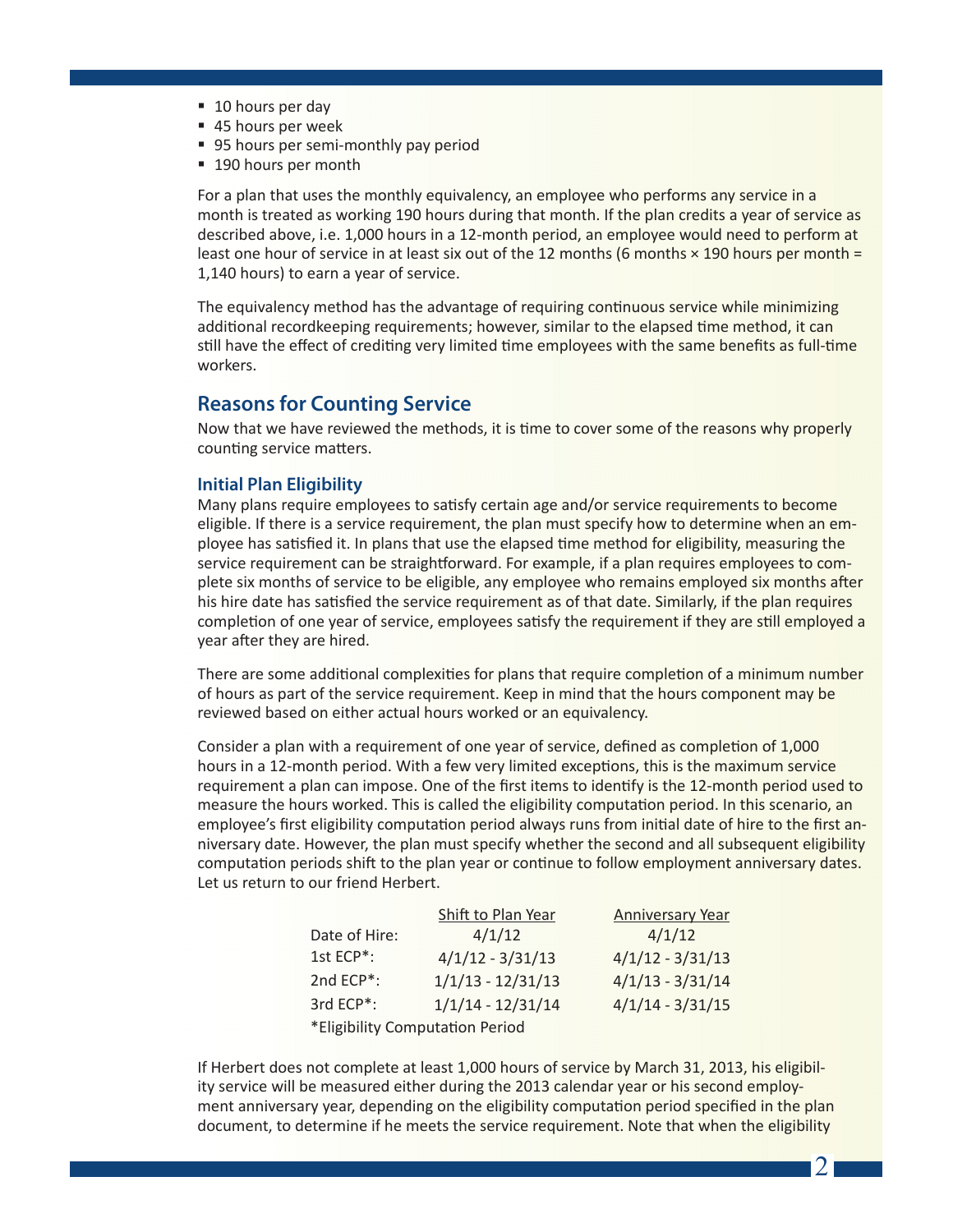computation period shifts to the plan year, the period from January 1, 2013 through March 31, 2013 is counted in both the first and second eligibility computation periods; therefore, any hours Herbert works during that time frame must be included in both eligibility computation periods when assessing whether he completed the requisite 1,000 hours.

Many employers find the plan-year-shift method to be much easier to manage since all employees will be tracked during the same 12-month period (the plan year) after their initial year of employment. For plans that continue to use anniversary year, employees' hours must be tracked over a different 12-month period, depending on their dates of hire—a requirement that can be quite burdensome and time-consuming.

Plans with shorter service requirements can also face challenges when incorporating an hoursworked component. Recall that the maximum service requirement allowed by law is 12 months with 1,000 hours. That means a plan with a service requirement of completion of three months with at least 300 hours would be in violation since an employee could complete 1,000 hours in a year without ever working 300 hours in three months. Therefore, extreme caution should be exercised when establishing service requirements of less than one year that also incorporate hours.

Also, consider a plan that requires completion of six months of service with at least 500 hours of service. Depending on how the plan document is written, this provision could impose burdensome recordkeeping requirements. For example, it may refer to contiguous six-month periods, e.g. January 1st to June 30th followed by July 1st to December 31st, or it may create rolling six-month periods, e.g. January 1st to June 30th and February 1st to July 31st, etc.

Regardless of how a plan counts service for eligibility, it is important to remember that all service dating back to an employee's original hire date must be considered.

#### **Vesting**

While not quite as complex as eligibility, counting service for vesting has a few noteworthy nuances. Similar to eligibility, the plan must specify which counting method (elapsed time, actual or equivalency) is to be used and define the measurement period (vesting computation period) as either the plan year or anniversary year. Unlike eligibility, however, the vesting computation period does not shift after the initial year. It is either always the plan year or always the anniversary year.

For plans defining the vesting computation period as the plan year and using the actual hours or equivalency methods, new employees effectively have fewer than 12 months to complete the required hours to earn a year of vesting service during the initial vesting computation period. When the vesting computation period is the anniversary year, plan sponsors should be aware of the same recordkeeping burden as described for eligibility. Namely, when using actual hours or equivalency, each employee will have a different tracking period based on his hire date.

There is another very key area in which eligibility and vesting are different when there is an hours-worked component involved. Let us again consider a plan that requires completion of 1,000 hours in a 12-month period to be credited with a year of service. For eligibility, both of these requirements must be met; an employee must complete both 1,000 hours of service and 12 months of employment before being credited with a year of service. An employee who works well over 1,000 hours but terminates employment after only 11 months does not receive credit.

For vesting, on the other hand, an employee is credited with a year of service as soon as he or she completes 1,000 hours of service during a vesting computation period regardless of the number of months worked. Therefore, it is not at all uncommon for an employee to have